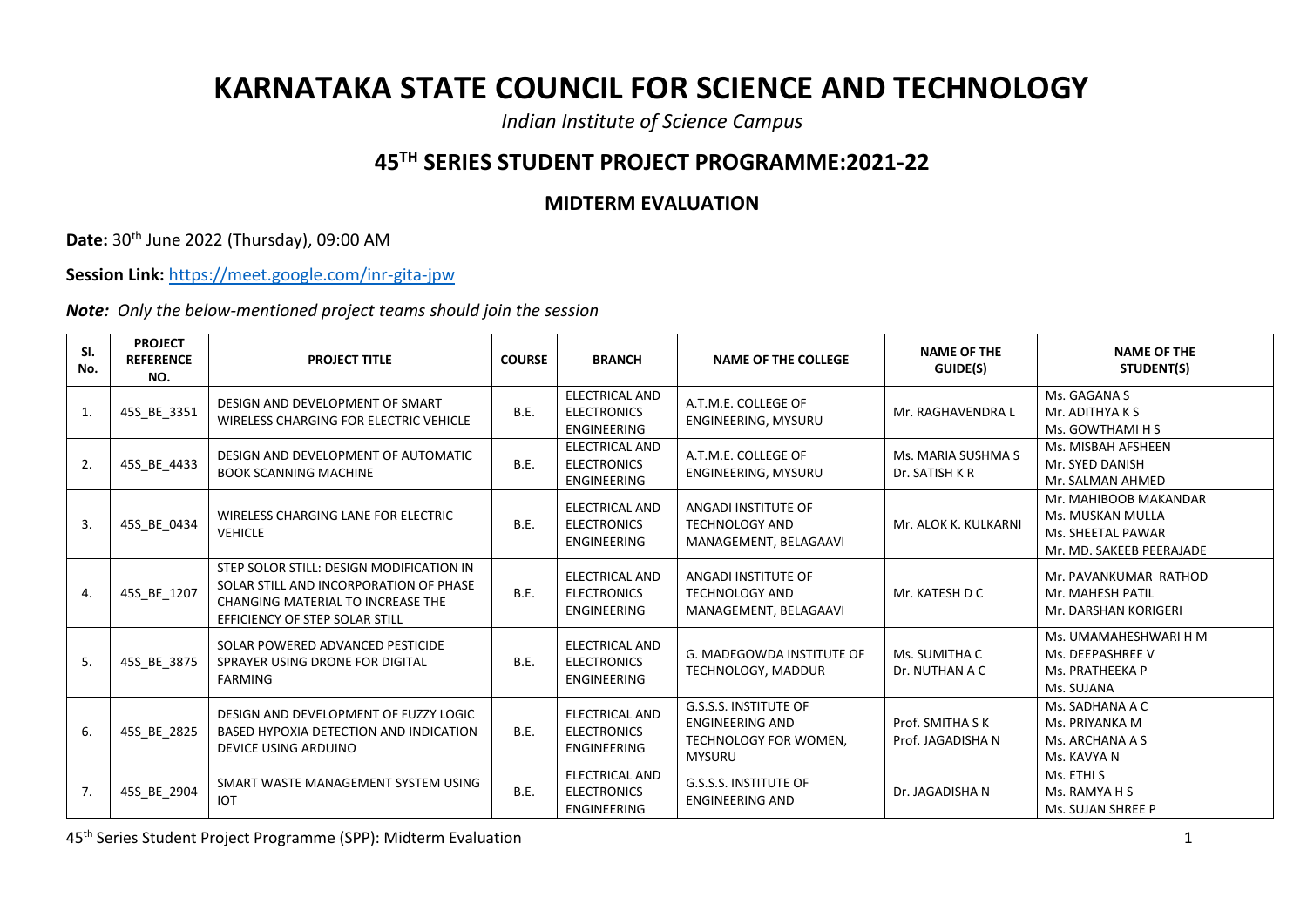|     |             |                                                                                                                           |      |                                                                   | TECHNOLOGY FOR WOMEN,<br><b>MYSURU</b>                                                           |                                              | Ms. TRINAKSHI MANNA                                                                                                             |
|-----|-------------|---------------------------------------------------------------------------------------------------------------------------|------|-------------------------------------------------------------------|--------------------------------------------------------------------------------------------------|----------------------------------------------|---------------------------------------------------------------------------------------------------------------------------------|
| 8.  | 45S_BE_2921 | <b>GI BASED AGRO ROBOTIC VEHICLE</b>                                                                                      | B.E. | <b>ELECTRICAL AND</b><br><b>ELECTRONICS</b><br><b>ENGINEERING</b> | <b>G.S.S.S. INSTITUTE OF</b><br><b>ENGINEERING AND</b><br>TECHNOLOGY FOR WOMEN,<br><b>MYSURU</b> | Dr.<br>RAGHAVENDRAPRASAD<br><b>DESHPANDE</b> | Ms. NANDANA R<br>Ms. NAYANA G<br>Ms. NIHARIKA S<br>Ms. SPOORTHI N                                                               |
| 9.  | 45S_BE_2073 | ANDROID CONTROL FIRE FIGHTER ROBOT                                                                                        | B.E. | <b>ELECTRICAL AND</b><br><b>ELECTRONICS</b><br><b>ENGINEERING</b> | <b>GURU NANAK DEV ENGINEERING</b><br>COLLEGE, BIDAR                                              | Ms. BASAMMA R                                | Mr. ABHISHEK JOSHI<br>Mr. ANKUSH KANDGULE<br>Mr. PAWAN PATIL                                                                    |
| 10. | 45S_BE_1537 | <b>IMPLEMENTATION OF ADVANCED BATTERY</b><br>CHARGING SYSTEM FOR ELECTRICAL VEHICLES                                      | B.E. | <b>ELECTRICAL AND</b><br><b>ELECTRONICS</b><br>ENGINEERING        | HIRASUGAR INSTITUTE OF<br>TECHNOLOGY, BELAGAAVI                                                  | Mr. ONKAR B<br><b>HEDDURSHETTI</b>           | Ms. LAXMI KATATE<br>Mr. MAHANTESH ELAVI<br>Ms. TRIVENI BENAWADI<br>Mr. SOURABH SANNAKKI                                         |
| 11. | 45S_BE_0047 | NON INVASIVE SALIVA GLUCOMETER,<br>TRACKING AND INFORMING TO CARE TAKER                                                   | B.E. | <b>ELECTRICAL AND</b><br><b>ELECTRONICS</b><br><b>ENGINEERING</b> | JAIN COLLEGE OF ENGINEERING,<br>BELAGAAVI                                                        | Ms. LAXMI BRUNGI                             | Ms. SHAFIYA JAGADAL<br>Mr. PREM MOLE<br>Mr. SHRIDHAR SOLAKANAVAR<br>Mr. SANTOSH SONAR                                           |
| 12. | 45S_BE_4499 | DEVELOPING A PROTOTYPE MASK DETECTING<br>SMART CAMERA USING THE NVIDIA JETSON<br>TX2: A HANDS-ON EVALUATION               | B.E. | <b>ELECTRICAL AND</b><br><b>ELECTRONICS</b><br><b>ENGINEERING</b> | K.L.E. Dr. M. S. SHESHGIRI<br><b>COLLEGE OF ENGINEERING AND</b><br>TECHNOLOGY, BELAGAAVI         | Dr. SUJATA PATIL                             | Mr. AKSHAY KALLI<br>Ms. NIKTA DEVENDRA PAWAR<br>Ms. AKSHATA NOGANIHAL<br>Ms. CHINNAVVA D TUBACHI                                |
| 13. | 45S_BE_1242 | DEVELOPMENT OF BATTERY OPERATED<br>PORTABLE VENTILATOR USING AMBU BAG<br>FOR EMERGENCY OXYGEN SUPPLY                      | B.E. | <b>ELECTRICAL AND</b><br><b>ELECTRONICS</b><br>ENGINEERING        | S.G. BALEKUNDRI INSTITUTE OF<br>TECHNOLOGY, BELAGAAVI                                            | Mr. SHARANBASAV I<br>MARIHAL                 | Ms. PADMAVATI M KOUJALAGI<br>Ms. RAJRAJESHWARI SHIVAPUR<br>Ms. SHREYA DUGANI                                                    |
| 14. | 45S_BE_1368 | DESIGN AND DEVELOPMENT OF SOLAR<br>POWERED AIR POLLUTION AND<br>ENVIRONMENTAL MONITORING SYSTEM IN<br><b>SMART CITIES</b> | B.E. | ELECTRICAL AND<br><b>ELECTRONICS</b><br><b>ENGINEERING</b>        | S.G. BALEKUNDRI INSTITUTE OF<br>TECHNOLOGY, BELAGAAVI                                            | Ms. SAVITA BANI                              | Mr. MANJUNATH DONUR<br>Ms. SOUMYA HANJI<br>Ms. SHILPA CHATT<br>Ms. AKSHATA JOSHI                                                |
| 15. | 45S_BE_1658 | DESIGN AND FABRICATION OF SOLAR BASED E<br>- JACKET FOR SOLDIERS                                                          | B.E. | ELECTRICAL AND<br><b>ELECTRONICS</b><br><b>ENGINEERING</b>        | S.G. BALEKUNDRI INSTITUTE OF<br>TECHNOLOGY, BELAGAAVI                                            | Mrs. REKHA MALIPATIL                         | Mr. RAHUL NAGENDRA<br>KHANAGOUKAR<br>Mr. RAHUL HANUMANT KHAIRAMODE<br>Mr. RUTIK SUBHASH PATIL<br>Mr. VINAYAK SHRISHAIL NAGARALE |
| 16. | 45S_BE_3950 | RELIABLE AND USER-FRIENDLY TRICYCLE FOR<br>PHYSICALLY CHALLENGED COMMUNITY                                                | B.E. | <b>ELECTRICAL AND</b><br><b>ELECTRONICS</b><br>ENGINEERING        | SHARNBASVA UNIVERSITY,<br>KALABURAGI                                                             | Prof. AMRUTA                                 | Ms. NEHA NANDARGI<br>Ms. SWATHI<br>Ms. RACHAMMA                                                                                 |
| 17. | 45S_BE_3953 | SMART BLIND STICK FOR PHYSICALLY<br>DISABLED PERSON USING ARDUINO                                                         | B.E. | ELECTRICAL AND<br><b>ELECTRONICS</b><br>ENGINEERING               | SHARNBASVA UNIVERSITY,<br>KALABURAGI                                                             | Ms. ASHWINI Y                                | Ms. VANI<br>Ms. JAHAN ARA<br>Ms. DEEPIKA<br>Ms. CHAITRA                                                                         |
| 18. | 45S_BE_3668 | IOT BASED WIRELESS DRIP IRRIGATION<br>SYSTEM                                                                              | B.E. | <b>ELECTRICAL AND</b><br><b>ELECTRONICS</b><br><b>ENGINEERING</b> | <b>VEERAPPA NISTY ENGNINEERING</b><br>COLLEGE, YADGIR                                            | Prof. PARVATI PATIL                          | Ms. RAJESHWARI SOORANAGI<br>Ms. POOJA<br>Ms. SOUMYA                                                                             |